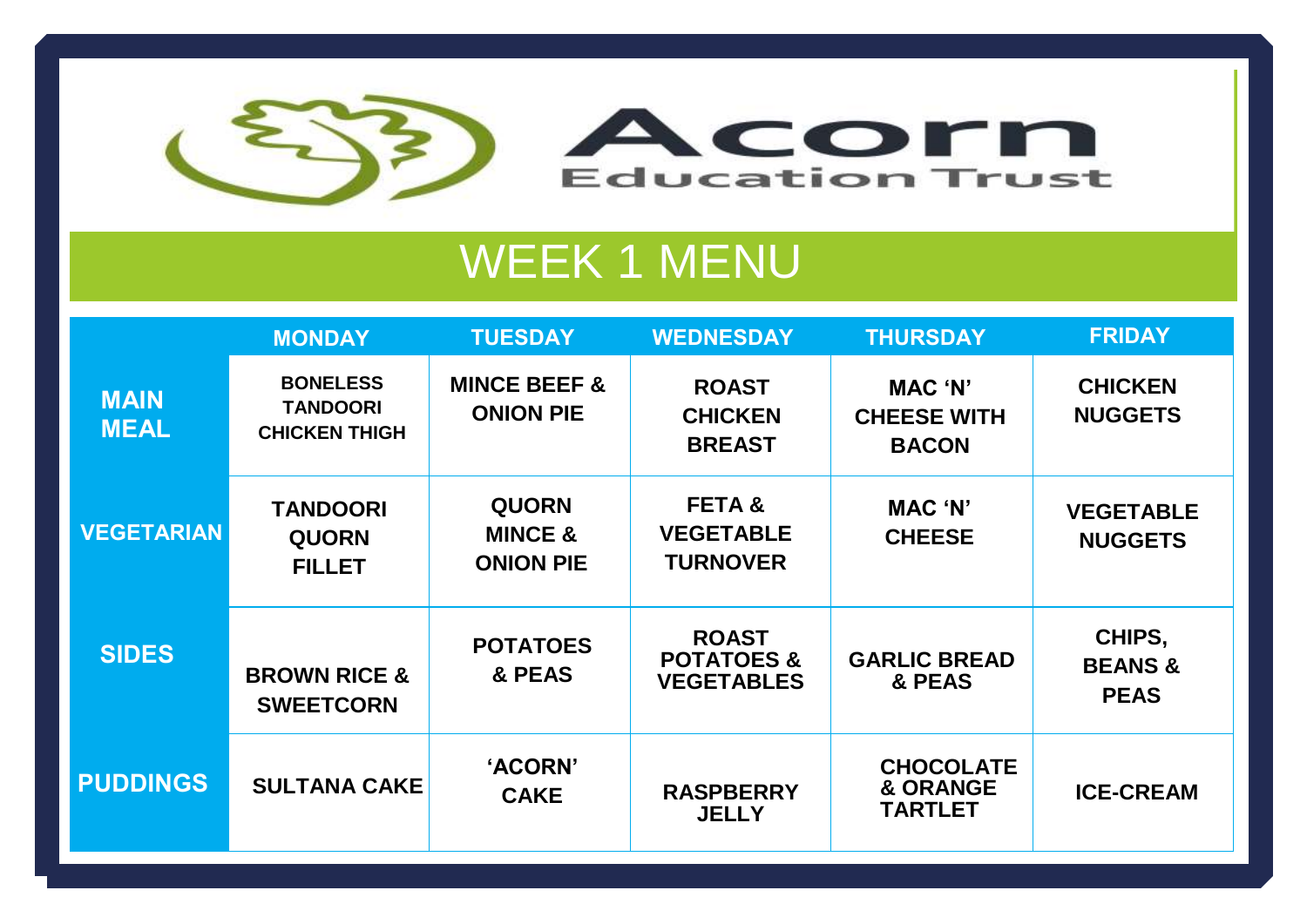

## WEEK 2 MENU

|                            | <b>MONDAY</b>                                         | <b>TUESDAY</b>                                           | <b>WEDNESDAY</b>                                                   | <b>THURSDAY</b>                                     | <b>FRIDAY</b>                  |
|----------------------------|-------------------------------------------------------|----------------------------------------------------------|--------------------------------------------------------------------|-----------------------------------------------------|--------------------------------|
| <b>MAIN</b><br><b>MEAL</b> | <b>THAI GREEN</b><br><b>CHICKEN</b><br><b>CURRY</b>   | <b>BEEF</b><br><b>BURGERS</b>                            | <b>ROAST</b><br><b>GAMMON</b>                                      | <b>MEATBALL</b><br><b>PASTABAKE</b>                 | <b>FISH</b><br><b>FINGERS</b>  |
| <b>VEGETARIAN</b>          | <b>THAI GREEN</b><br><b>TOFU CURRY</b>                | <b>QUORN</b><br><b>BURGER</b>                            | <b>VEGETABLE</b><br><b>TART</b>                                    | <b>QUORN</b><br><b>MEATBALL</b><br><b>PASTABAKE</b> | <b>QUORN</b><br><b>FINGERS</b> |
| <b>SIDES</b>               | <b>BROWN</b><br><b>RICE &amp;</b><br><b>SWEETCORN</b> | <b>WEDGES &amp;</b><br><b>WHOLEWHEAT</b><br><b>HOOPS</b> | <b>ROAST</b><br><b>POTATOES</b><br><b>AND</b><br><b>VEGETABLES</b> | <b>PEAS &amp;</b><br><b>GARLIC</b><br><b>BREAD</b>  | <b>BEANS, PEAS</b><br>& CHIPS  |
| <b>PUDDING</b>             | <b>SPICED</b><br><b>CARROT</b><br><b>CAKE</b>         | <b>COOKIE</b>                                            | <b>ORANGE</b><br><b>JELLY</b>                                      | <b>CHEESE &amp;</b><br><b>CRACKERS</b>              | <b>ICE-CREAM</b>               |